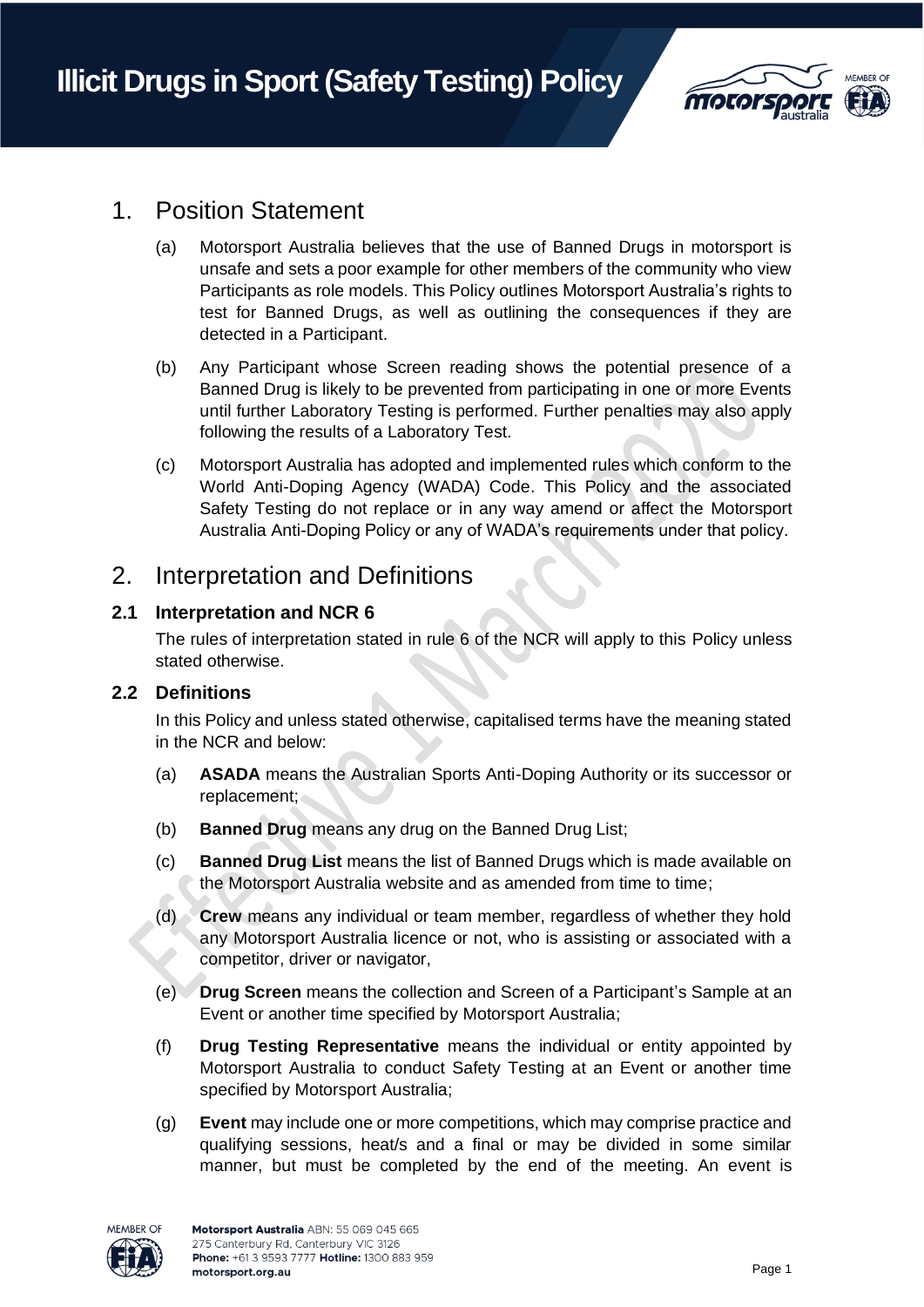

considered to have begun as from the time scheduled for the beginning of administrative checking and/or scrutiny and shall include practice and the competition itself. It shall end upon the expiry of one or other of the following time limits, whichever is the later:

- (i) time limit for protests or appeals or the end of any hearings; or
- (ii) end of administrative checking and post-event scrutiny carried out in accordance with the NCR;
- (h) **FIA** means the Federation Internationale de l'Automobile;
- (i) **Laboratory Test** means an analysis conducted on a Sample in a suitable laboratory to confirm or deny the presence of a Banned Drug in a Sample;
- (j) **Medical Exemption** means an exemption granted by Motorsport Australia for the legitimate use of a medication which contains a Banned Drug;
- (k) **Motorsport Australia** means the Confederation of Australian Motor Sport Ltd. trading as Motorsport Australia;
- (l) **Motorsport Australia Safety Testing Procedure** means the procedure for Safety Testing published by Motorsport Australia and as may be amended from time to time;
- (m) **NCR** means the 'National Competition Rules' as published by Motorsport Australia and as amended from time to time;
- (n) **Negative** means that a Banned Drug has not been detected in a Participant's Sample;
- (o) **Non-Negative** means that the likely presence of a Banned Drug has been detected in a Screen;
- (p) **Official** means officials at an Event which includes, without limitation, stewards of Events, race directors, technical commissioners and any other official licensed by Motorsport Australia;
- (q) **Participant** means anyone who participates in an Event, including any of the following:
	- (i) Competitors, drivers, co-drivers, entrants and navigators;
	- (ii) Officials;
	- (iii) Competitor or team members including Crew;
	- (iv) Motorsport Australia contractors;
	- (v) Contractors engaged by a third party to attend a Motorsport Australia permitted Event;
	- (vi) Any individual(s) who has agreed to be bound by this Policy; and
	- (vii) Any individual(s) who is advised in writing, by Motorsport Australia, that they may be subjected to Testing for a specified period;

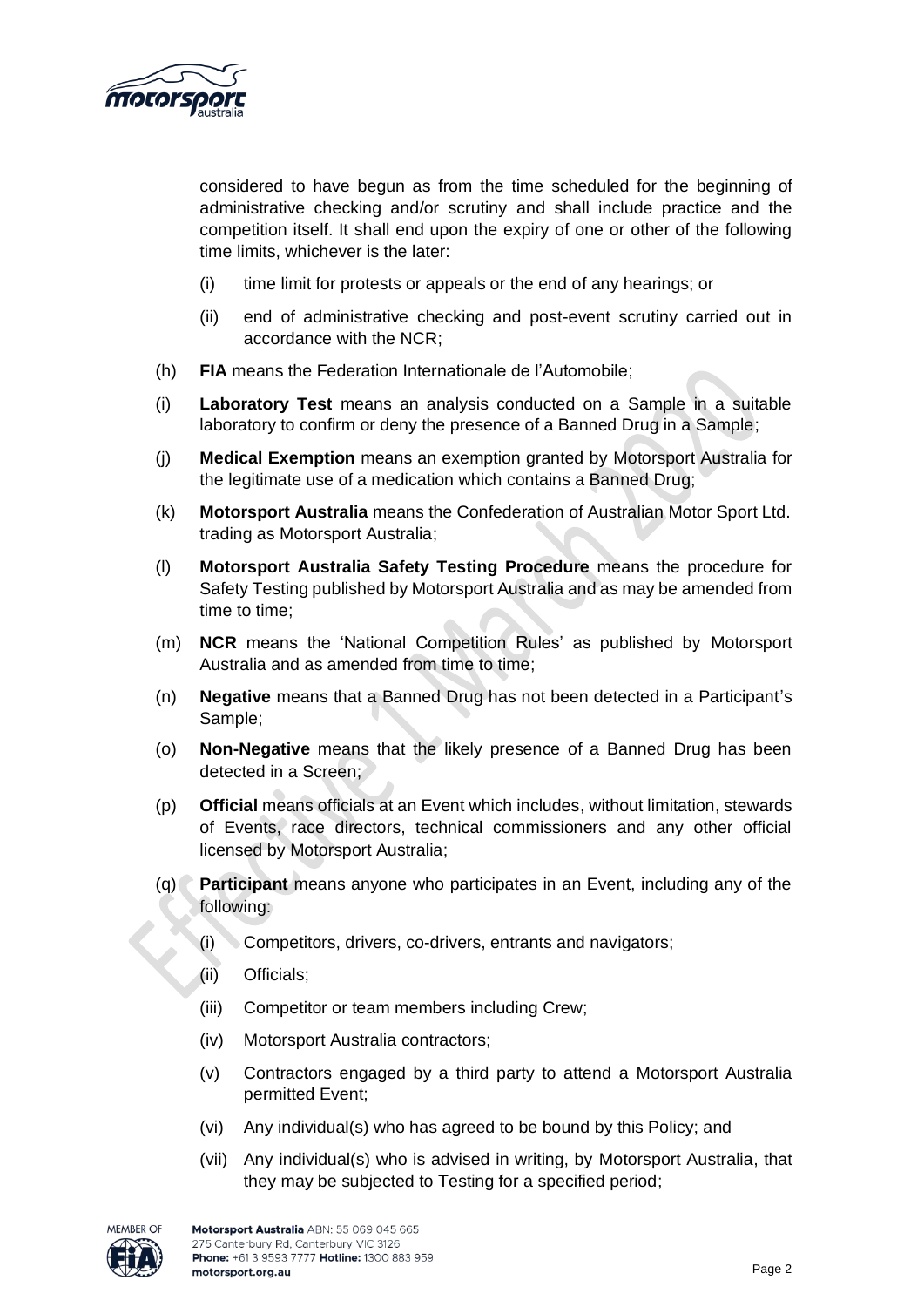

- (r) **Policy** means this 'Motorsport Australia Illicit Drugs in Sport (Safety Testing) Policy' as amended from time to time;
- (s) **Policy Officer** means any Motorsport Australia-appointed person that is responsible for the supervision and administration of this Policy;
- (t) **Positive** means that a Banned Drug has been reported, by a suitable laboratory, as being present in a Participant's Sample following a Laboratory Test;
- (u) **Promoter and/or Organiser** means:
	- (i) Except where the Promoter is also the Organiser, the Promoter of an Event will be a person or body with responsibility for financial and commercial matters only. A Promoter who is not also the Organiser will not intervene during a meeting in respect of matters covered by the NCR;
	- (ii) The Organiser is the person or body having responsibility for the organisation of a meeting including but not limited to technical and sporting matters in accordance with the NCR;
- (v) **Safety Test** means a test authorised by Motorsport Australia to detect the presence of a Banned Drug in a Participant's body. For the avoidance of doubt, a Safety Test includes but is not limited to the obtaining of a Sample;
- (w) **Sample** means a bodily substance collected for the purposes of Safety Testing. A substance may include but not be limited to urine, saliva, blood or hair;
- (x) **Screen** means a type of analysis which is intended to detect the potential presence of a Banned Drug in a Sample;
- (y) **Target Testing** means the selection of Participants for Safety Testing where Participants are selected on a non-random basis.

# 3. Application and Scope of Policy

### **3.1 Application**

This Policy is made by Motorsport Australia and is binding on all Participants. It may be amended from time to time by Motorsport Australia.

### **3.2 Scope**

By virtue of their ongoing membership, holding of a Motorsport Australia licence, participating in an Event, employment or other contractual relationship with Motorsport Australia, Participants are automatically bound by this Policy and required to comply with all of its provisions.

### **3.3 Delegation**

Motorsport Australia may, in its sole discretion, delegate any or all of its powers under this Policy, including but not limited to the power to adopt, apply and monitor this Policy.

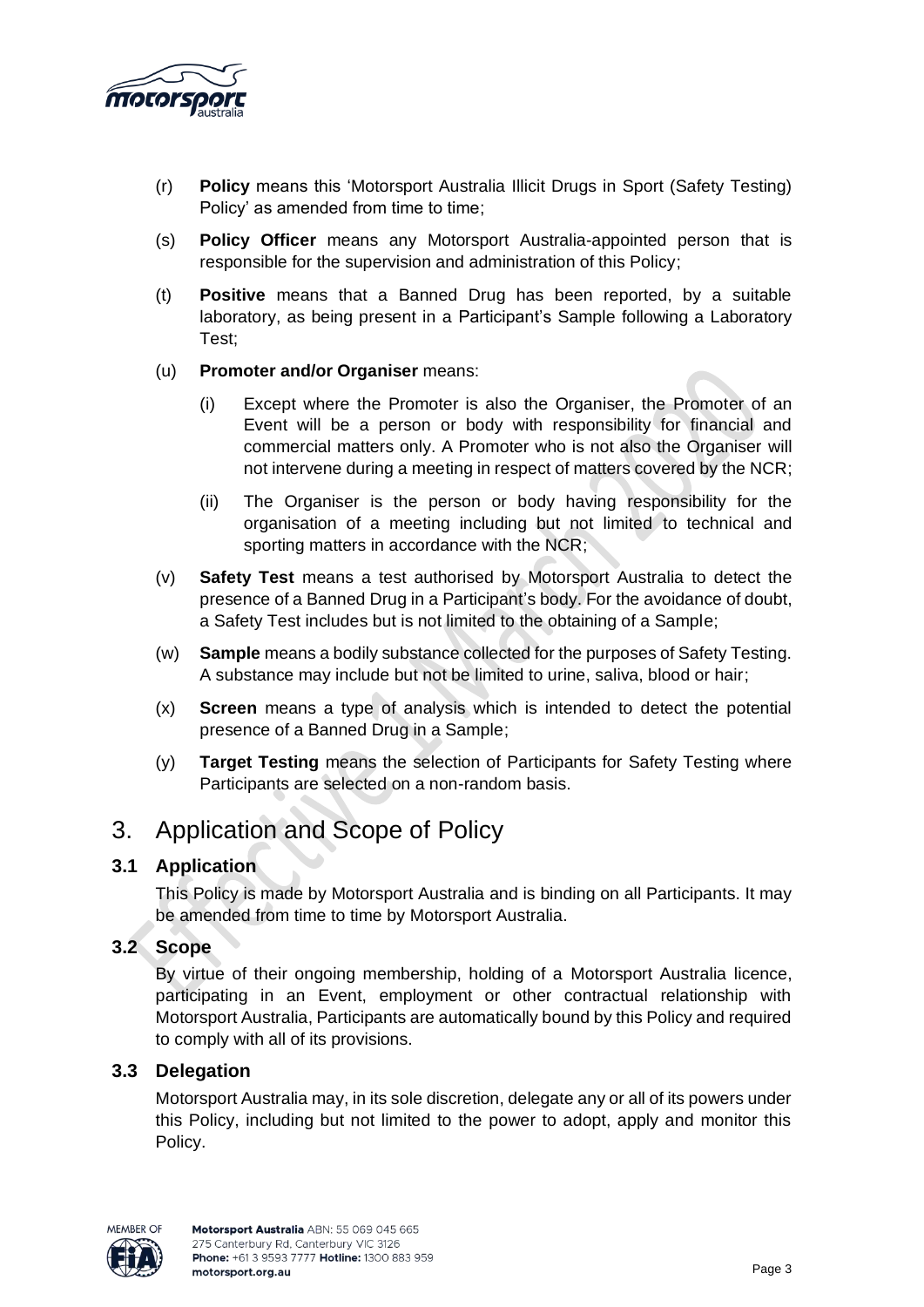

# 4. Obligations

### **4.1 Participants**

All Participants:

- (a) will be deemed to be knowledgeable of, and comply with, all rules applicable to them under this Policy;
- (b) Must:
	- (i) read and understand the Banned Drug List as applicable to them and keep up to date with any amendments made to that list from time to time;
	- (ii) immediately refer all known instances of possible breaches of this Policy to Motorsport Australia;
	- (iii) submit to Safety Testing, in accordance with clause 5 for the presence of Banned Drugs;
	- (iv) comply with all reasonable requests and directions of a Drug Testing Representative and/or the Policy Officer;
	- (v) not take steps to intentionally avoid participating in a Safety Test or to comply with this Policy;
	- (vi) not participate in an Event with the presence of a Banned Drug in their body; and
	- (vii) not consume or have a Banned Drug in their body when a Safety Test is conducted.

### **4.2 Motorsport Australia**

Motorsport Australia will:

- (a) make reasonable efforts to make this Policy available to all Participants, including via the Motorsport Australia website;
- (b) appoint a suitable individual (such as an employee, consultant, volunteer or office bearer) to the position of Policy Officer (or other appropriately named position) to administer and communicate this Policy; and
- (c) take reasonable steps to develop and implement appropriate education and prevention programs and initiatives for motor sport consistent with the Illicit Drugs in Sport – National Education and Action Plan.

# 5. Testing

### **5.1 Authority to Test**

(a) Any Participant may be subjected to a Safety Test, either at random or as Target Testing, at any time during an Event or whilst performing an official function relating to an Event.

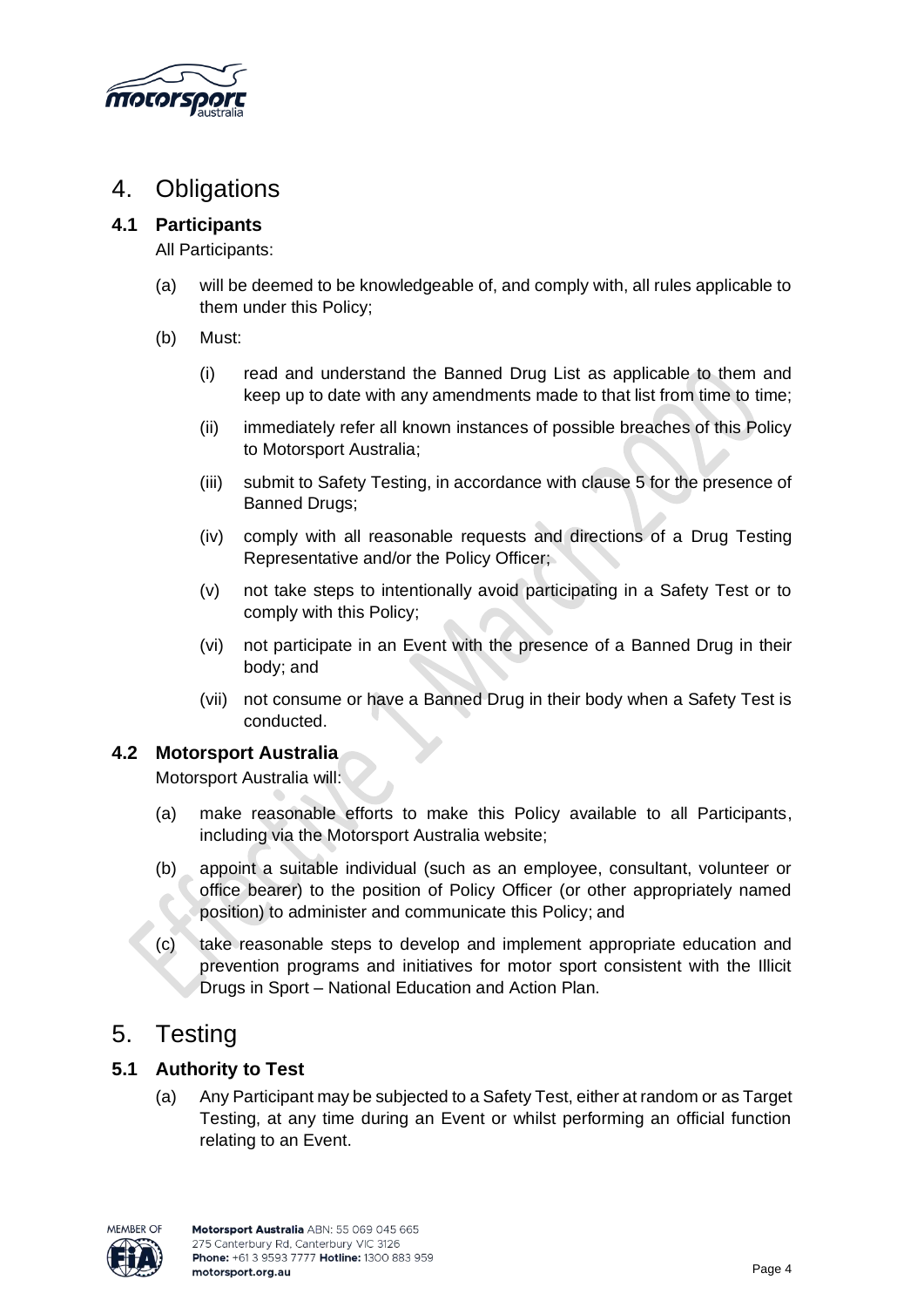

- (b) A Participant may volunteer to undergo a Safety Test, however, the granting of such a request is subject to Motorsport Australia's and/or the Drug Testing Representative's resourcing capabilities.
- (c) Without limiting this clause 5.1, all Participants also agree to submit to Target Testing as determined by Motorsport Australia or a Drug Testing Representative.
- (d) Any Participant under 18 years of age may be subjected to a Safety Test, however parent/guardian consent is required. Parent/guardian refusal will be deemed a breach of this Policy (as per clause 6.1) and the Participant will be subject to penalties (as per clause 6.2).
- (e) If a Participant has been notified for doping control by ASADA or another antidoping organisation to occur at the same time as the proposed Safety Testing, the anti-doping organisation's requirements take precedence.
- (f) A Promoter and/or Event Organiser may instigate Safety Testing at their Event. All Safety Testing requires approval by Motorsport Australia, except in exceptional circumstances where a Drug Testing Representative is contracted throughout the course of an Event. This may be done through the Stewards of the Meeting, Clerk of Course or Secretary of the Meeting.
- (g) Any Safety Testing organised independently of Motorsport Australia will be the financial responsibility of the Promoter and/or Event Organiser and results must be immediately communicated to Motorsport Australia.
- (h) Motorsport Australia maintains responsibility for results management of any Safety Testing conducted under this clause.
- (i) Safety Testing will be conducted in accordance with the Motorsport Australia Safety Testing Procedure as amended from time to time. Minor irregularities in the application of this Policy or the Motorsport Australia Safety Testing Procedure and testing of a Sample will not affect any findings of Positive or Non-Negative which may be reached in relation to a Sample.

### **5.2 Drug Screen**

- (a) In the event that a Drug Screen returns a Negative reading, the Drug Testing Representative will complete the remaining collection process.
- (b) In the event that a Drug Screen returns a Non-Negative reading:
	- (i) and the Participant admits to taking an illicit substance/abusing legal medication. The Participant is disqualified from the Event and will provide an additional Sample as required in 5.2(b)(iii);
	- (ii) and the Participant disputes the result, and only if the initial Sample collected was oral fluid, the Participant may request a urine Drug Screen:
		- (A) If the urine Sample returns a Non-Negative reading, the Participant will be disqualified from the Event and will provide an additional Sample as required in 5.2(b)(iii);

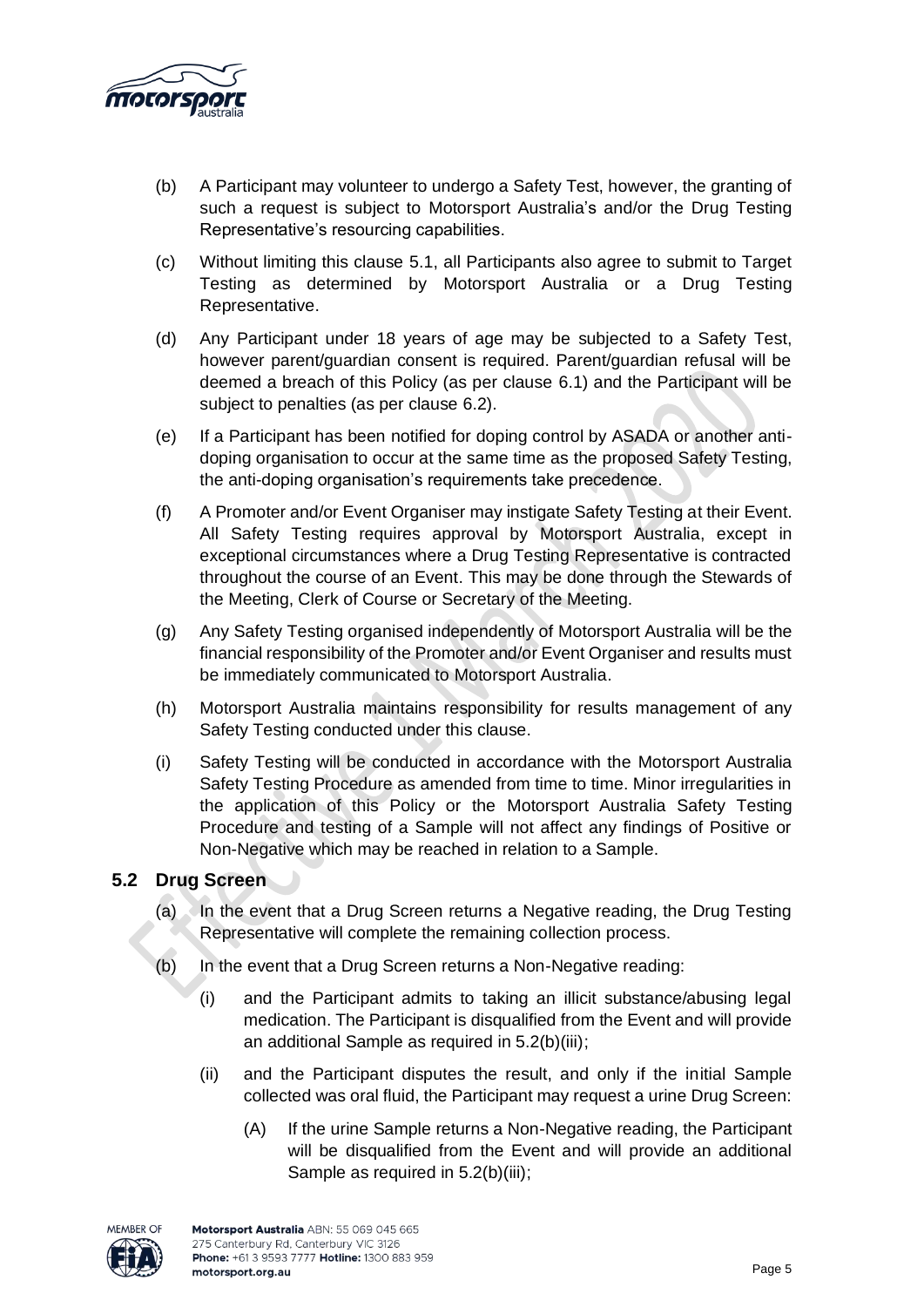

- (B) If the urine Sample returns a Negative reading, the Participant is permitted to resume in the Event;
- (iii) the Participant will, as directed by the Drug Testing Representative, provide an additional Sample which is to be transported to a suitable laboratory for a Laboratory Test; and
- (iv) the Participant will be excluded from participating in any Event unless the Policy Officer is, in their absolute and unfettered discretion and without any obligation to consult with the Participant, satisfied beyond all reasonable doubt that it is safe for a Participant to continue to participate at any Event. The decision of the Policy Officer under this clause 5.2 is final and binding.
- (c) The Participant must remain in the Sample collection area until advised by the Drug Testing Representative that the Sample collection process is complete.
- (d) Any appeal or challenge made by a Participant, arising from a decision made by a Policy Officer pursuant to this clause 5.2 will not entitle the Participant to participate in an Event if they have been disqualified.

### **5.3 Laboratory Test**

- (a) A suitable laboratory will conduct a Laboratory Test on the Sample to confirm the apparent presence and concentration level of a Banned Drug.
- (b) In the event that a laboratory reports the presence and concentration level of a Banned Drug that is consistent with use for a legitimate medical purpose which was declared by the Participant prior to testing, such as the use of 'over the counter' medications, Motorsport Australia may choose to not issue the Participant with a breach notice.
- (c) In the event that the result of the Laboratory Test is Negative, the Participant may continue to participate in Events.

# 6. Breach of this Policy

### **6.1 Penalties**

Subject to clause 7.1, on the:

- (a) first occasion that a Participant tests Positive for a Banned Drug, that Participant will not be permitted to participate at any further Events until successfully completing a recognised drug counselling program as specified by Motorsport Australia at the Participant's cost;
- (b) second occasion a Participant tests Positive for a Banned Drug, that Participant will:
	- (i) be excluded from participating at any further Events for a period of twelve (12) months;

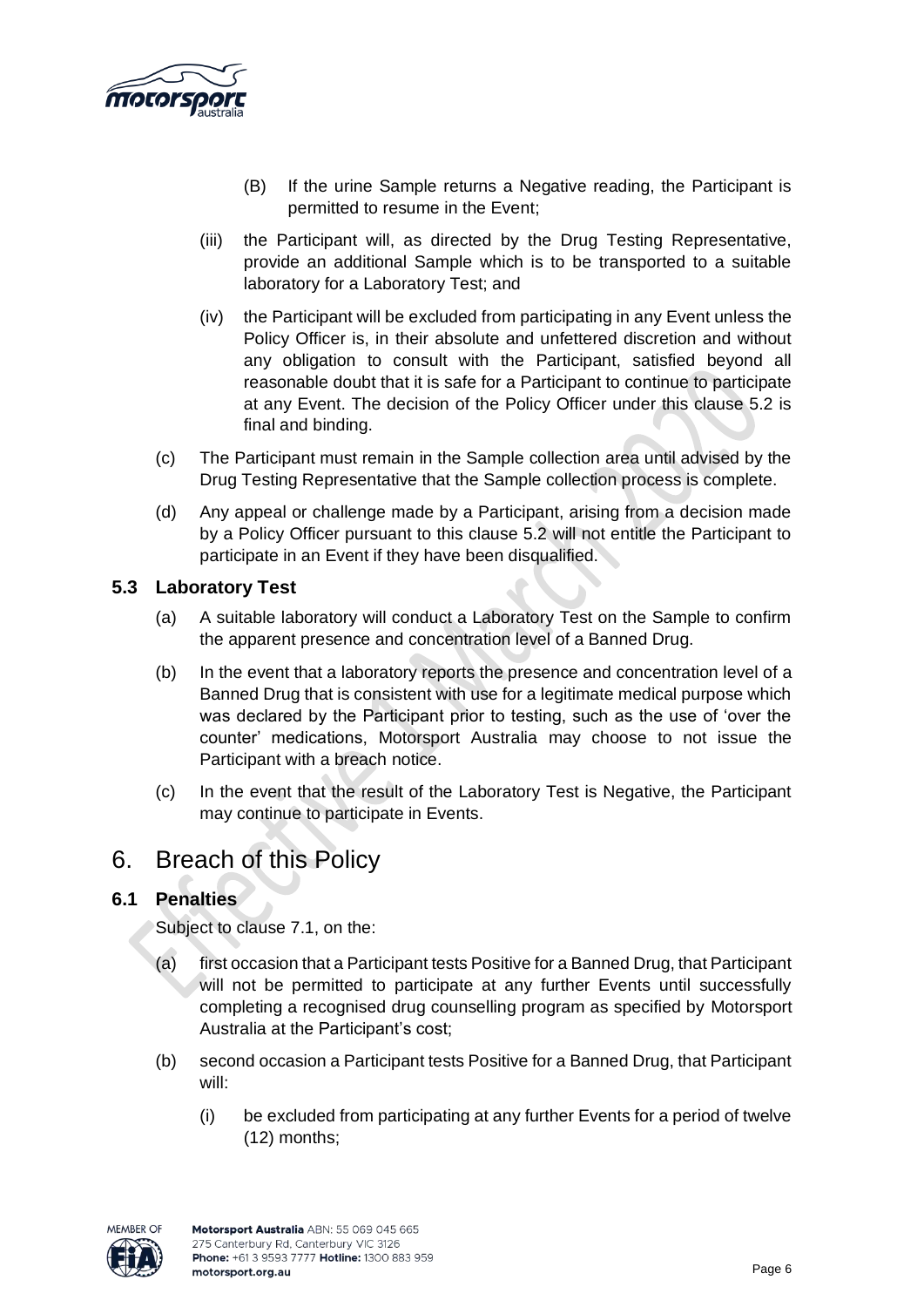

- (ii) not be permitted to participate at any further Events until successfully completing a recognised drug counselling program as specified by Motorsport Australia at the Participant's cost; and
- (iii) be fined an amount of \$500.00, with that amount being payable to Motorsport Australia before being permitted to participate in any further Events;
- (c) third occasion a Participant tests Positive for a Banned Drug, that Participant will:
	- (i) be excluded from participating at any further Events for a period of two (2) years;
	- (ii) not be permitted to participate at any further Events until successfully completing a recognised drug counselling program as specified by Motorsport Australia at the Participant's cost; and
	- (iii) be fined an amount of \$1,000.00, with that amount being payable to Motorsport Australia before being permitted to participate in any further Events.

### **6.2 Non-compliance with Safety Testing**

Any Participant who refuses to submit to Safety Testing, or to comply with any reasonable request by a Policy Officer will be disqualified from that Event. This will also be treated as a confirmed Positive Result.

### **6.3 Penalties under the NCRs**

In addition to the Penalties described in clause 6.1:

- (a) One or more penalties may be imposed upon any Participant who has, or is deemed to have, breached this Policy in accordance with the NCRs; and
- (b) Motorsport Australia may inform the FIA, ASADA or any other relevant entities of the details of a breach of this Policy. Such disclosures may lead to further consequences enforced by those entities; and
- (c) Motorsport Australia must publish the details of any breach of this Policy.

### **6.4 Target Testing**

Following a breach of this Policy, a Participant may be subject to Target Testing at future Events or another suitable time as specified by Motorsport Australia.

### **6.5 Liability of Motorsport Australia**

Motorsport Australia and its related entities, is not liable for any claim for loss or damage by a Participant as a result of any action or inaction by Motorsport Australia under this Policy, including but not limited to where a Participant is prevented, by this Policy, from being able to participate in any motor sport activity.

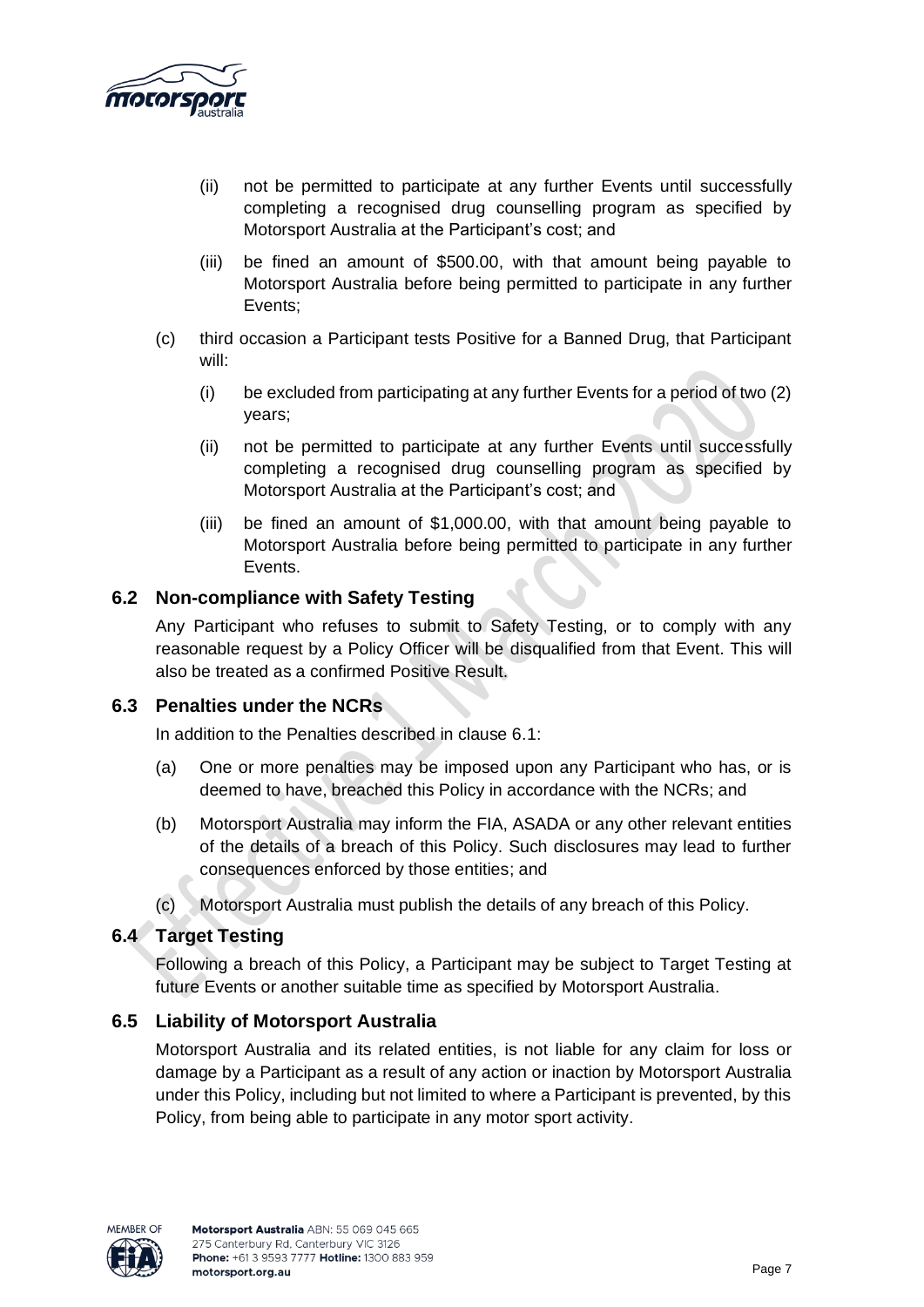

# 7. Medical Exemptions

## **7.1 Medical Exemptions and Banned Drug thresholds**

For the purposes of this Policy, a Participant will not be in breach of this Policy where a laboratory reports that the Participant's Sample contains a Banned Drug and the presence and concentration level of that Banned Drug is, in Motorsport Australia's sole opinion, present as the likely result of the Participant taking a medication which is:

- (a) the subject of a current Medical Exemption which has been approved by Motorsport Australia; or
- (b) consistent with an 'over the counter' medication which is reported to the Drug Testing Representative prior to a Sample being provided.

### **7.2 Obtaining a Medical Exemption**

- (a) Any Participant with a medical condition requiring the use of a Banned Drug, or another medication (such as an 'over the counter' medication) which contains a Banned Drug, may request a Medical Exemption using the request form available on the Motorsport Australia website.
- (b) Motorsport Australia may approve or reject an application for a Medical Exemption. The Policy Officer will advise the Participant, in writing, of the outcome of the request.
- (c) A Medical Exemption will not be required where the Participant holds a current Therapeutic Use Exemption in accordance with the Motorsport Australia Anti-Doping Policy. In any such instance, the Participant must provide the Drug Testing Representative and/or the Policy Officer with evidence of the claimed Therapeutic Use Exemption upon request.
- (d) Participants must carry any approved Medical Exemption with them at each Event they participate in.

### **7.3 Further Assistance**

Where a Participant suspects that a prescribed or 'over the counter' medication they are using contains a Banned Drug, that Participant should provide a copy of the Banned Drug List to their medical professional for clarification.

# 8. Results Management

### **8.1 Responsibility of results management**

- (a) Motorsport Australia will coordinate the results management process under this Policy.
- (b) Motorsport Australia may, from time to time, amend the delegation of the results management process.